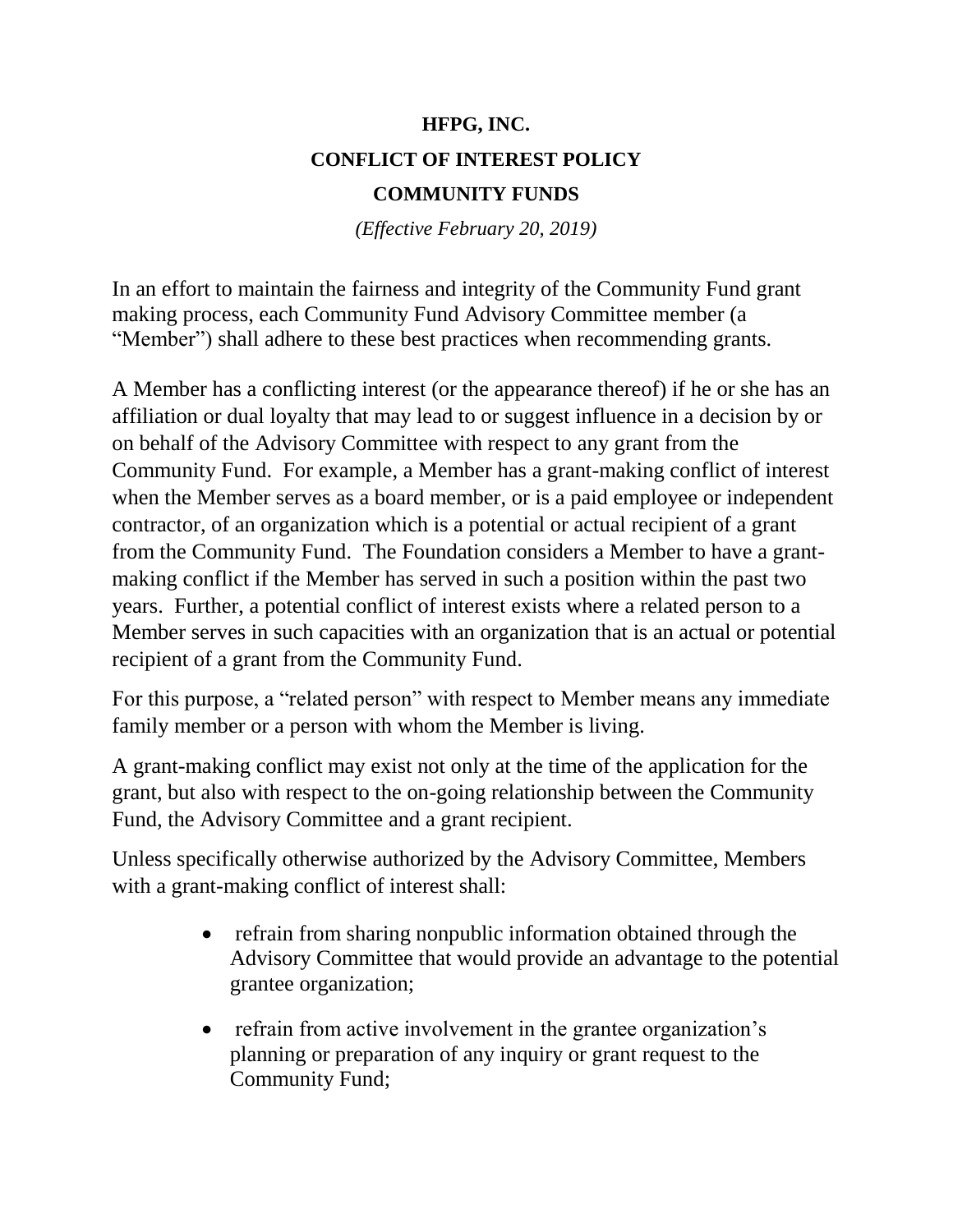• refrain from contacting the Advisory Committee or the Foundation on behalf of the grantee organization, provided that the Member may respond to inquiries from the Advisory Committee and may raise an issue in exceptional circumstances when failure to do so would be detrimental to the Community Fund and the community served by the Community Fund.

Disclosure of Conflicts of Interest. All Members shall complete annually a disclosure statement that describes the material facts concerning any transaction or arrangement that could reasonably give rise to a conflict of interest pursuant to this policy. If, after submitting an annual disclosure statement, an apparent or potential conflict arises, a Member shall immediately disclose the situation (whether or not specifically addressed herein) to the Advisory Committee.

The Advisory Committee shall consult with the Member with the potential conflict and obtain information necessary for an ordinarily prudent person to make a judgment as to whether a conflict exists. The Advisory Committee shall exercise good faith judgment in determining whether an actual conflict of interest exists and shall provide guidance as to the appropriate course of action. The advisory committee shall report the results of such review to the Hartford Foundation.

Resolution of Conflicts of Interest. The Advisory Committee shall decide whether to provide a grant in accordance with the following process:

- A Member found to have a conflict of interest shall leave the Advisory Committee meeting during the review and discussion of, and the vote on, the grant, transaction or arrangement involving the conflict of interest.
- Advisory Committee approval of a grant that poses a conflict of interest shall be valid if the grant has been authorized at a duly held meeting by (i) a majority (but no fewer than two) of all disinterested Members (including those not present at the meeting) and (ii) a majority of all Members present if the disinterested Members that are present at the meeting are less than a quorum.

Appearance of Conflicts. Certain relationships may not give rise to a grant-making conflict of interest as defined above, but may nevertheless give the appearance of a conflict or be perceived as otherwise improper.